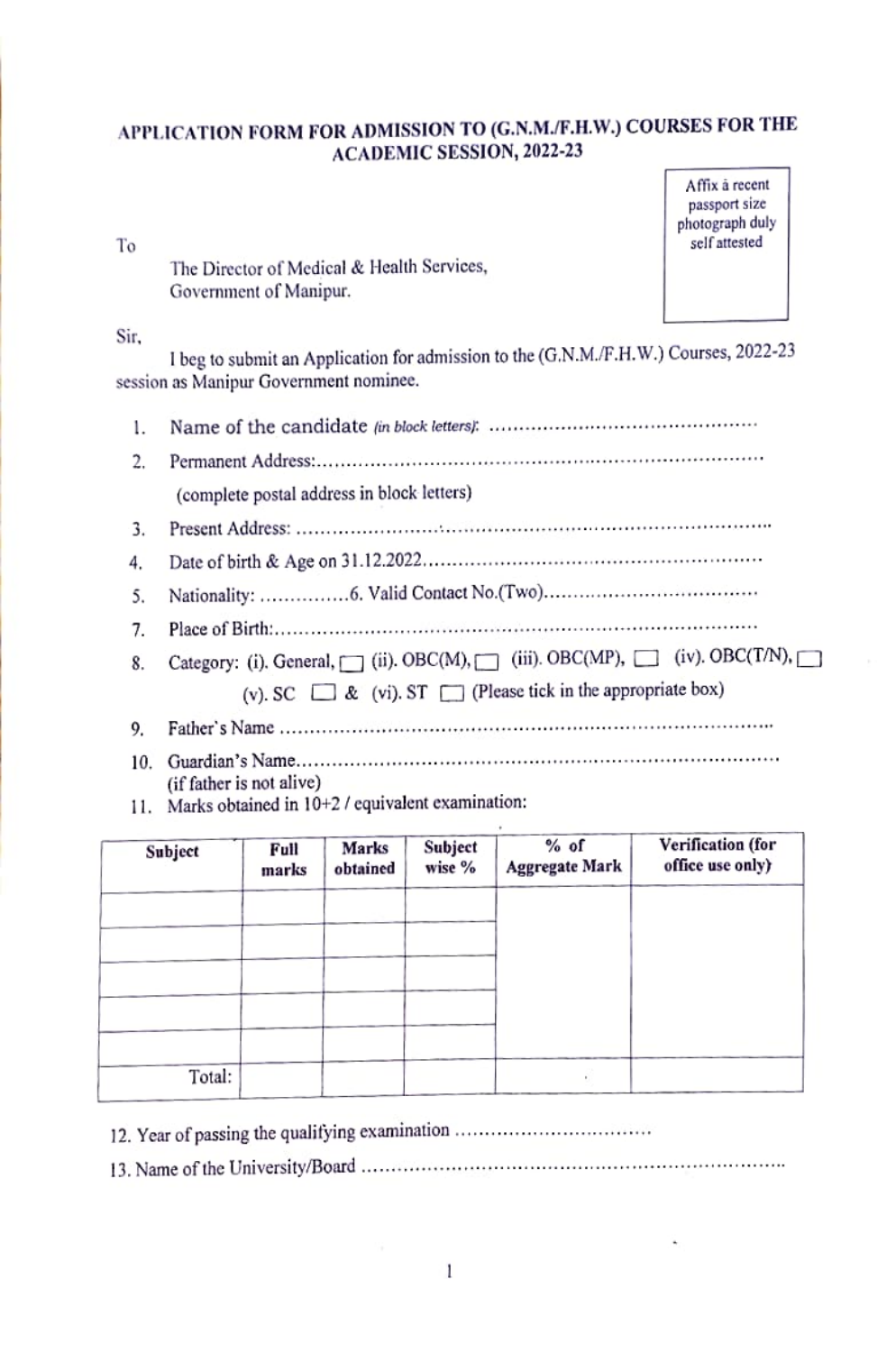14. Declaration by the applicant:

resident of contain contained and contain contained a position of the problem of the contained and contain a position of the contained and contain a contain of the contain and contain a contain a contain of the contain of Manipur hereby declare that the information given above and in the enclosed documents are true to the best of my knowledge & belief and nothing has been concealed therein. I am aware of the fact that if the information given by me is proved false/not true, I will have to a face the criminal proceeding as per provision of section 177,193,197,198,199 and 200 of the Indian Penal Code and any suitable provision of the Law. Also all the benefits availed by me shall be summarily withdrawn.

# **Yours faithfully**

#### Date ................

# **Signature of the Candidate**

| <b>Medical Fitness Certificate</b>                                       |                                                         |  |  |  |  |  |
|--------------------------------------------------------------------------|---------------------------------------------------------|--|--|--|--|--|
|                                                                          |                                                         |  |  |  |  |  |
|                                                                          |                                                         |  |  |  |  |  |
| medically fit for undergoing the applied course anywhere in the country. |                                                         |  |  |  |  |  |
| ٠                                                                        | Signature:<br>(Registered Medical practitioner)<br>Seal |  |  |  |  |  |

# Documents to be submitted along with the Application Form.

- Domicile /Residential / Employment Certificate of the parent (issued by concerned  $\mathbf{1}$ . DC / persons authorized by DC/Head of Deptt).
- Self attested copy of Mark Sheet (s) of the Qualifying Examination & HSLC. 2.
- Self attested copy of Certificate/ Admit card of HSLC Exam issued by recognized 3. Board / Council.
- Valid S.C./S.T./O.B.C. Certificates issued by the concerned Deputy Commissioner of 4. the District or by an Officer authorized by him for the purpose.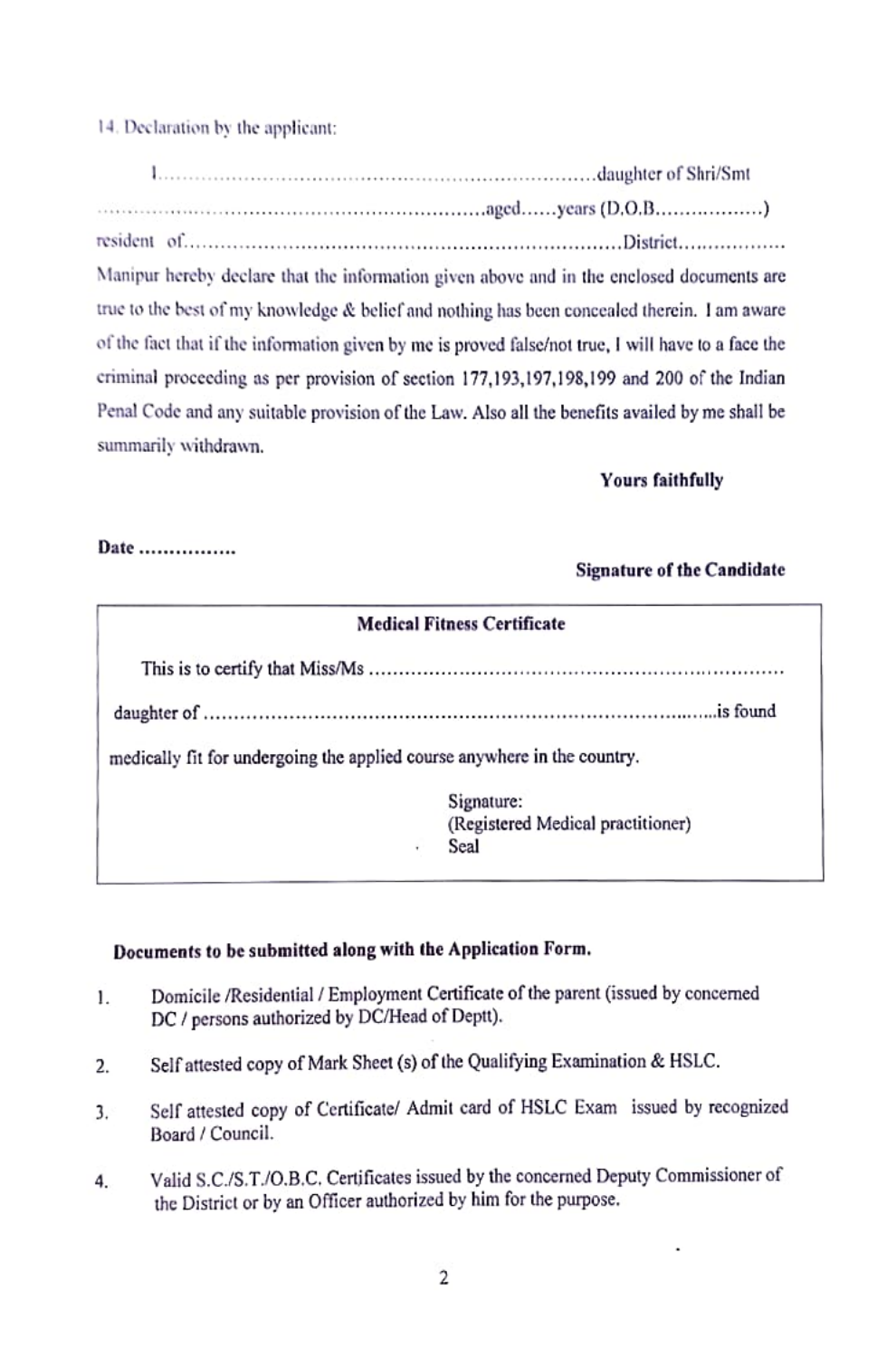#### **ADMIT CARD**

## COMPETETIVE TEST FOR GENERAL NURSING & MIDWIFERY /FEMALE HEALTH WORKERS (G.N.M./F.H.W.) COURSES, AS STATE GOVERNMENT NOMINEE FOR **ACADEMIC SESSION 2022-23**

| Roll No.                                                              | passpor          |
|-----------------------------------------------------------------------|------------------|
|                                                                       | photog<br>duly s |
| (To be filled in by the office)                                       | attest           |
| Name (In block letters exactly as entered in class X/XII Examination) |                  |
|                                                                       |                  |
| (Not in block letter)                                                 |                  |

Seal & Signature of Officer i/c **Medical Directorate, Lamphel.** 

> Affix a recent passport size photograph duly self

> > attested

Affix a recent

passport size photograph

> duly self attested

#### **ADMIT CARD**

#### COMPETETIVE TEST FOR GENERAL NURSING & MIDWIFERY /FEMALE HEALTH WORKERS (G.N.M./F.H.W.) COURSES, AS STATE GOVERNMENT NOMINEE FOR **ACADEMIC SESSION 2022-23**

| Roll No. |  |
|----------|--|
|          |  |

(To be filled in by the office)

Name (In block letters exactly as entered in class X/XII Examination)

(Not in block letter)

> Seal & Signature of Officer i/c Medical Directorate, Lamphel.